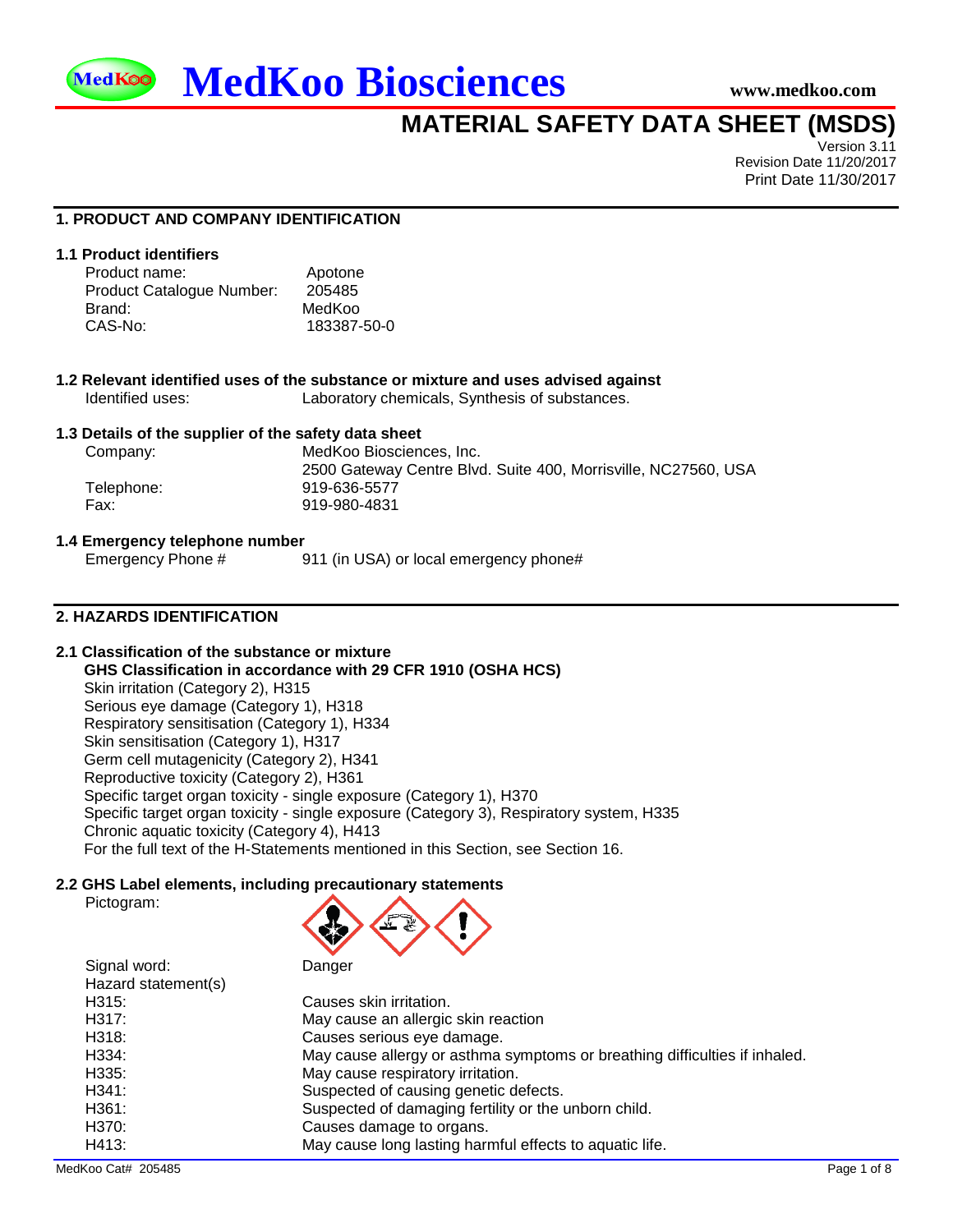| Precautionary statement(s) |                                                                                       |
|----------------------------|---------------------------------------------------------------------------------------|
| P201:                      | Obtain special instructions before use.                                               |
| P202:                      | Do not handle until all safety precautions have been read and understood.             |
| P260:                      | Do not breathe dust/ fume/ gas/ mist/ vapors/ spray.                                  |
| P <sub>264</sub> :         | Wash skin thoroughly after handling.                                                  |
| P270:                      | Do not eat, drink or smoke when using this product.                                   |
| P271:                      | Use only outdoors or in a well-ventilated area.                                       |
| P272:                      | Contaminated work clothing should not be allowed out of the workplace.                |
| P273:                      | Avoid release to the environment.                                                     |
| P280:                      | Wear protective gloves/ eye protection/ face protection.                              |
| $P302 + P352$ :            | IF ON SKIN: Wash with plenty of soap and water.                                       |
| $P304 + P340$ :            | IF INHALED: Remove victim to fresh air and keep at rest in a position comfortable     |
| $P305 + P351 + P338$       | for breathing.<br>IF IN EYES: Rinse cautiously with water for several minutes. Remove |
|                            | contact lenses, if present and easy to do. Continue rinsing.                          |
| P310:                      | Immediately call a POISON CENTER/doctor.                                              |
| P321:                      | Specific treatment (see supplemental first aid instructions on this label).           |
| $P333 + P313$ :            | If skin irritation or rash occurs: Get medical advice/attention.                      |
| P362:                      | Take off contaminated clothing and wash before reuse.                                 |
| $P403 + P233$ :            | Store in a well-ventilated place. Keep container tightly closed.                      |
| P405:                      | Store locked up.                                                                      |
| P501:                      | Dispose of contents/ container to an approved waste disposal plant.                   |

## **2.3 Hazards not otherwise classified (HNOC) or not covered by GHS** - none

## **3. COMPOSITION/INFORMATION ON INGREDIENTS**

#### **3.1 Substances**

| Synonyms:         | HE3235, HE-3235, HE3235, Apotone |
|-------------------|----------------------------------|
| Formula:          | $C_{21}H_{32}O_2$                |
| Molecular weight: | 316.47758                        |
| CAS-No:           | 183387-50-0                      |

#### **Hazardous components**

| Component | <b>Classification</b>                                                          | Concentration |
|-----------|--------------------------------------------------------------------------------|---------------|
| Apotone   | Skin Irrit. 2; Eye Dam. 1; Resp. Sens. 1; Skin Sens. 1; Muta. 2; Repr. 2; STOT | $\leq$ 100 %  |
|           | SE 3; Aquatic Chronic 4; H315, H317, H318, H334, H335, H341, H361, H413        |               |
|           |                                                                                |               |

For the full text of the H-Statements mentioned in this Section, see Section 16.

## **4. FIRST AID MEASURES**

#### **4.1 Description of first aid measures**

#### **General advice**

Consult a physician. Show this safety data sheet to the doctor in attendance.Move out of dangerous area. **If inhaled**

If breathed in, move person into fresh air. If not breathing, give artificial respiration. Consult a physician. **In case of skin contact**

Wash off with soap and plenty of water. Take victim immediately to hospital. Consult a physician.

## **In case of eye contact**

Rinse thoroughly with plenty of water for at least 15 minutes and consult a physician.

#### **If swallowed**

Never give anything by mouth to an unconscious person. Rinse mouth with water. Consult a physician.

## **4.2 Most important symptoms and effects, both acute and delayed**

The most important known symptoms and effects are described in the labelling (see section 2.2) and/or in section 11

#### **4.3 Indication of any immediate medical attention and special treatment needed**

No data available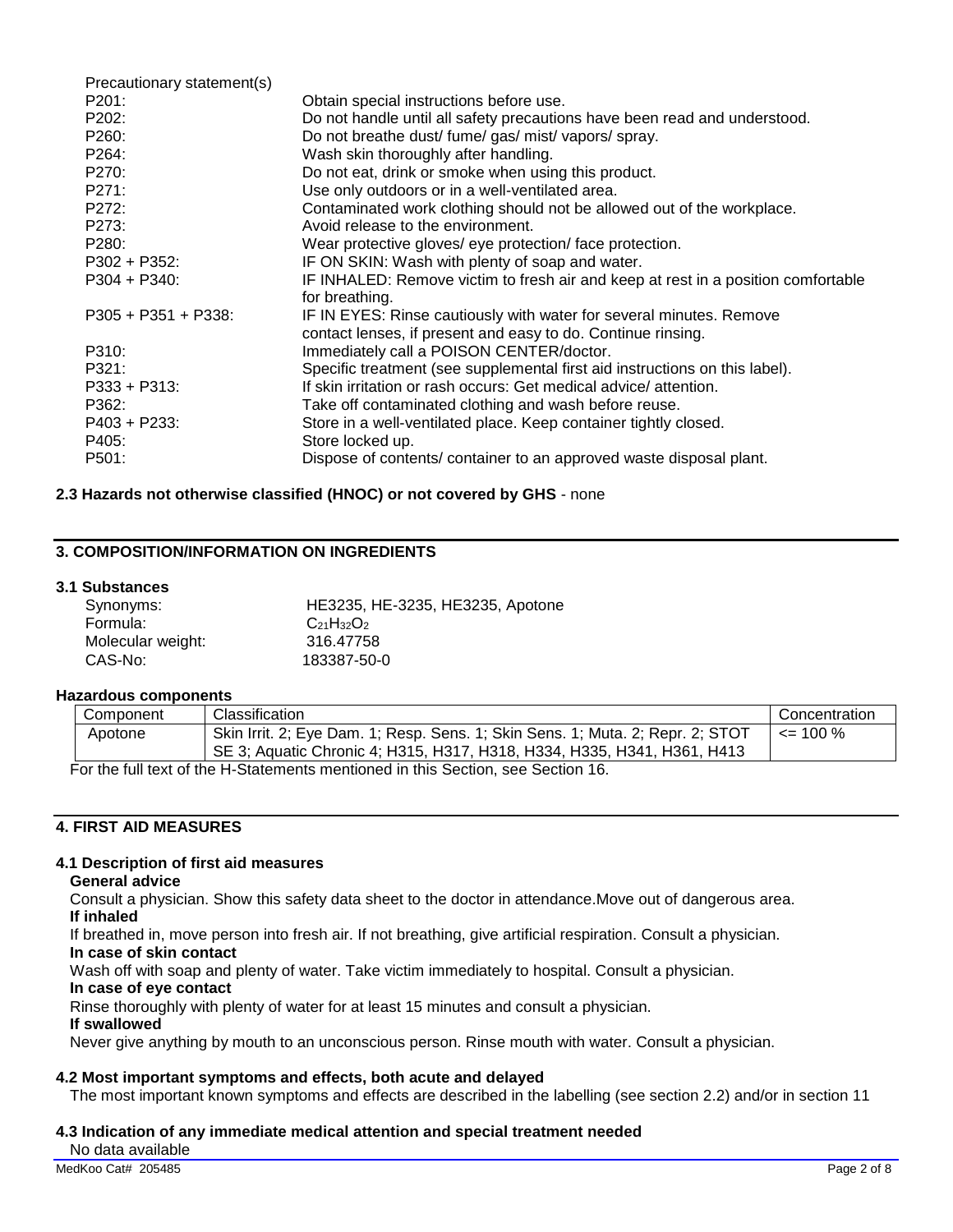## **5. FIREFIGHTING MEASURES**

## **5.1 Extinguishing media**

#### **Suitable extinguishing media**

Use water spray, alcohol-resistant foam, dry chemical or carbon dioxide.

#### **5.2 Special hazards arising from the substance or mixture**

No data available

#### **5.3 Advice for firefighters**

Wear self-contained breathing apparatus for firefighting if necessary.

#### **5.4 Further information**

No data available

## **6. ACCIDENTAL RELEASE MEASURES**

#### **6.1 Personal precautions, protective equipment and emergency procedures**

Use personal protective equipment. Avoid dust formation. Avoid breathing vapors, mist or gas. Ensure adequate ventilation. Evacuate personnel to safe areas. Avoid breathing dust. For personal protection see section 8.

#### **6.2 Environmental precautions**

Prevent further leakage or spillage if safe to do so. Do not let product enter drains.

#### **6.3 Methods and materials for containment and cleaning up**

Pick up and arrange disposal without creating dust. Sweep up and shovel. Keep in suitable, closed containers for disposal.

#### **6.4 Reference to other sections**

For disposal see section 13.

## **7. HANDLING AND STORAGE**

#### **7.1 Precautions for safe handling**

Avoid contact with skin and eyes. Avoid formation of dust and aerosols. Provide appropriate exhaust ventilation at places where dust is formed. For precautions see section 2.2.

#### **7.2 Conditions for safe storage, including any incompatibilities**

Keep container tightly closed in a dry and well-ventilated place. Recommended storage temperature:  $2 - 8$  °C for short term (weeks to 3 months) or -20°C for long term (3 months to years). Keep in a dry place.

#### **7.3 Specific end use(s)**

Apart from the uses mentioned in section 1.2 no other specific uses are stipulated

#### **8. EXPOSURE CONTROLS/PERSONAL PROTECTION**

## **8.1 Control parameters**

## **Components with workplace control parameters**

| Component | ำ-No.<br>$\sim$ $\sim$<br>-л.<br>UAO | Value | parameters<br>ا⊙ontro | -<br>Basis |
|-----------|--------------------------------------|-------|-----------------------|------------|
| Apotone   | 183387<br>-50-0                      | N/A   | N/A                   | N/A        |

## **8.2 Exposure controls**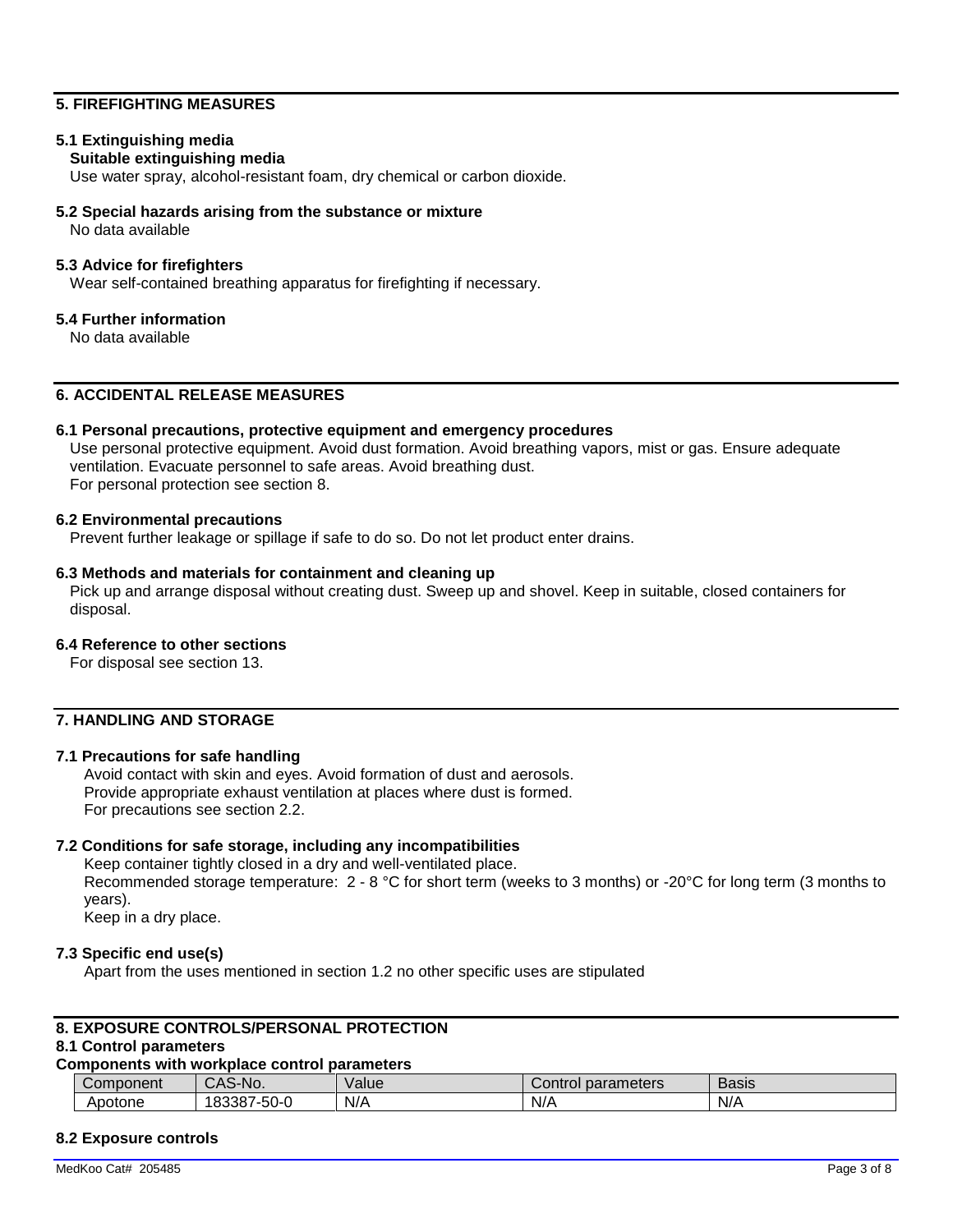#### **Appropriate engineering controls**

Handle in accordance with good industrial hygiene and safety practice. Wash hands before breaks and at the end of workday.

#### **Personal protective equipment**

#### **Eye/face protection**

Face shield and safety glasses Use equipment for eye protection tested and approved under appropriate government standards such as NIOSH (US) or EN 166(EU).

#### **Skin protection**

Handle with gloves. Gloves must be inspected prior to use. Use proper glove removal technique (without touching glove's outer surface) to avoid skin contact with this product. Dispose of contaminated gloves after use in accordance with applicable laws and good laboratory practices. Wash and dry hands.

#### **Full contact**

Material: Nitrile rubber Minimum layer thickness: 0.11 mm Break through time: 480 min Material tested:Dermatril® (KCL 740 / Aldrich Z677272, Size M)

#### **Splash contact**

Material: Nitrile rubber Minimum layer thickness: 0.11 mm Break through time: 480 min Material tested:Dermatril® (KCL 740 / Aldrich Z677272, Size M)

#### **Data source**

KCL GmbH, D-36124 Eichenzell, phone +49 (0)6659 87300, e-mail sales@kcl.de, test method: EN374. If used in solution, or mixed with other substances, and under conditions which differ from EN 374, contact the supplier of the CE approved gloves. This recommendation is advisory only and must be evaluated by an industrial hygienist and safety officer familiar with the specific situation of anticipated use by our customers. It should not be construed as offering an approval for any specific use scenario.

#### **Body Protection**

Complete suit protecting against chemicals, The type of protective equipment must be selected according to the concentration and amount of the dangerous substance at the specific workplace.

#### **Respiratory protection**

Where risk assessment shows air-purifying respirators are appropriate use a full-face particle respirator type N100 (US) or type P3 (EN 143) respirator cartridges as a backup to engineering controls. If the respirator is the sole means of protection, use a full-face supplied air respirator. Use respirators and components tested and approved under appropriate government standards such as NIOSH (US) or CEN (EU).

#### **Control of environmental exposure**

Prevent further leakage or spillage if safe to do so. Do not let product enter drains.

## **9. PHYSICAL AND CHEMICAL PROPERTIES**

## **9.1 Information on basic physical and chemical properties**

| a) Appearance Form:                           | Color: white to off-white |
|-----------------------------------------------|---------------------------|
|                                               | Form: Solid powder        |
| b) Odour                                      | No data available         |
| c) Odour Threshold                            | No data available         |
| d) pH                                         | No data available         |
| e) Melting point/freezing<br>point            | No data available         |
| f) Initial boiling point and<br>boiling range | No data available         |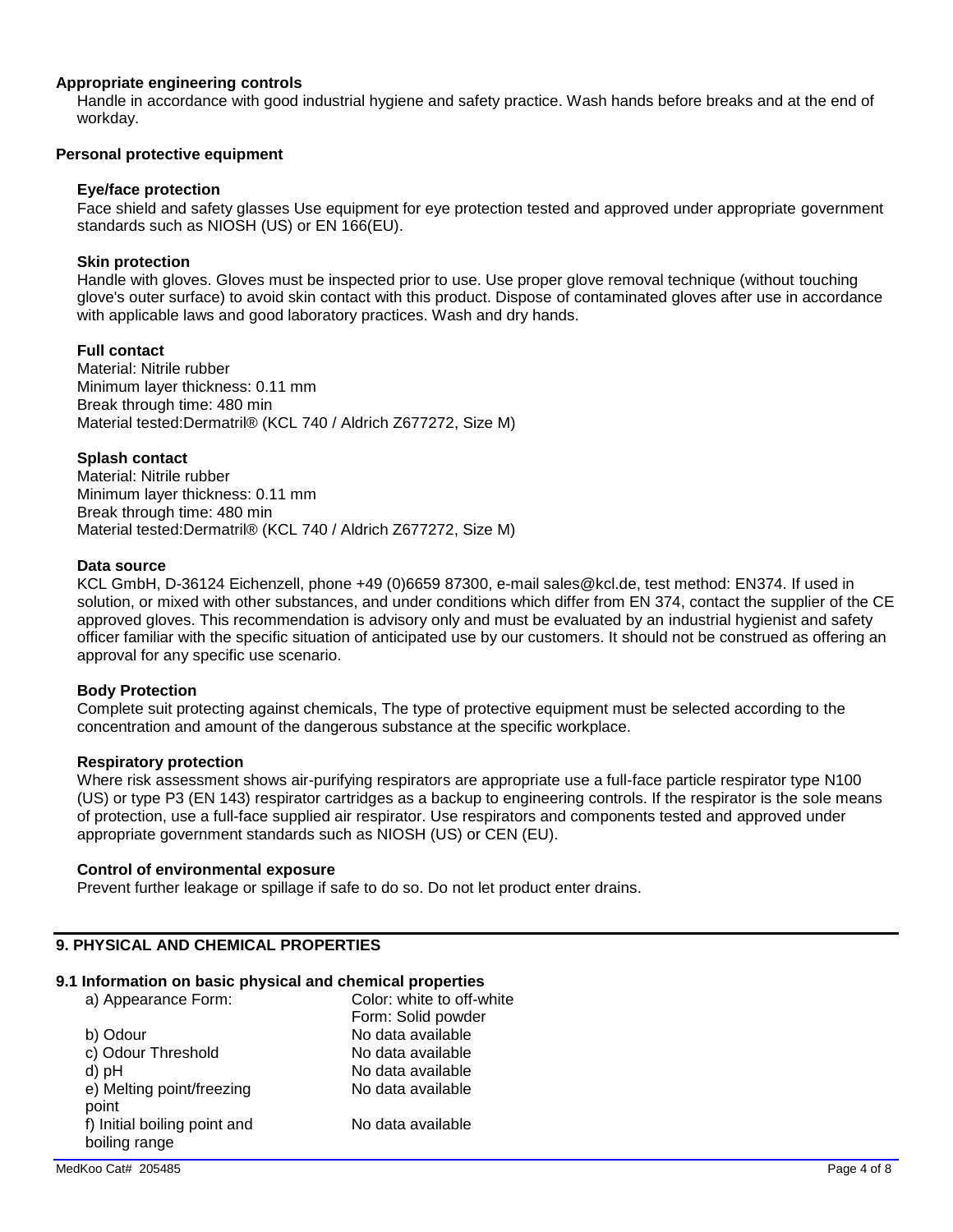| g) Flash point<br>h) Evaporation rate        | No data available<br>No data available |
|----------------------------------------------|----------------------------------------|
| i) Flammability (solid, gas)                 | No data available                      |
| j) Upper/lower flammability or               | No data available                      |
| explosive limits                             |                                        |
| k) Vapour pressure                           | No data available                      |
| I) Vapour density                            | No data available                      |
| m) Relative density                          | No data available                      |
| n) Water solubility                          | Insoluble                              |
| o) Partition coefficient: noctanol/<br>water | log Pow: > 99                          |
| p) Auto-ignition temperature                 | No data available                      |
| q) Decomposition temperature                 | No data available                      |
| r) Viscosity                                 | No data available                      |
| s) Explosive properties                      | No data available                      |
| t) Oxidizing properties                      | No data available                      |

#### **9.2 Other safety information**

No data available

## **10. STABILITY AND REACTIVITY**

#### **10.1 Reactivity :** No data available

- **10.2 Chemical stability:** Stable under recommended storage conditions.
- **10.3 Possibility of hazardous reactions:** No data available
- **10.4 Conditions to avoid:** No data available
- **10.5 Incompatible materials:** No data available

#### **10.6 Hazardous decomposition products**

Hazardous decomposition products formed under fire conditions. - Carbon oxides, Nitrogen oxides (NOx) Other decomposition products - No data available In the event of fire: see section 5

## **11. TOXICOLOGICAL INFORMATION**

#### **11.1 Information on toxicological effects**

| <b>Acute toxicity</b> | No data available                 |
|-----------------------|-----------------------------------|
| Inhalation:           | No data available                 |
| Inhalation:           | Irritating to respiratory system. |
| Dermal                | No data available                 |

**Skin corrosion/irritation:** No data available **Serious eye damage/eye irritation:** No data available

#### **Respiratory or skin sensitisation**

**Germ cell mutagenicity:** No data available Hamster: No data available Lungs: No data available Cytogenetic analysis: No data available Mouse: No data available Micronucleus test: No data available

## **Carcinogenicity**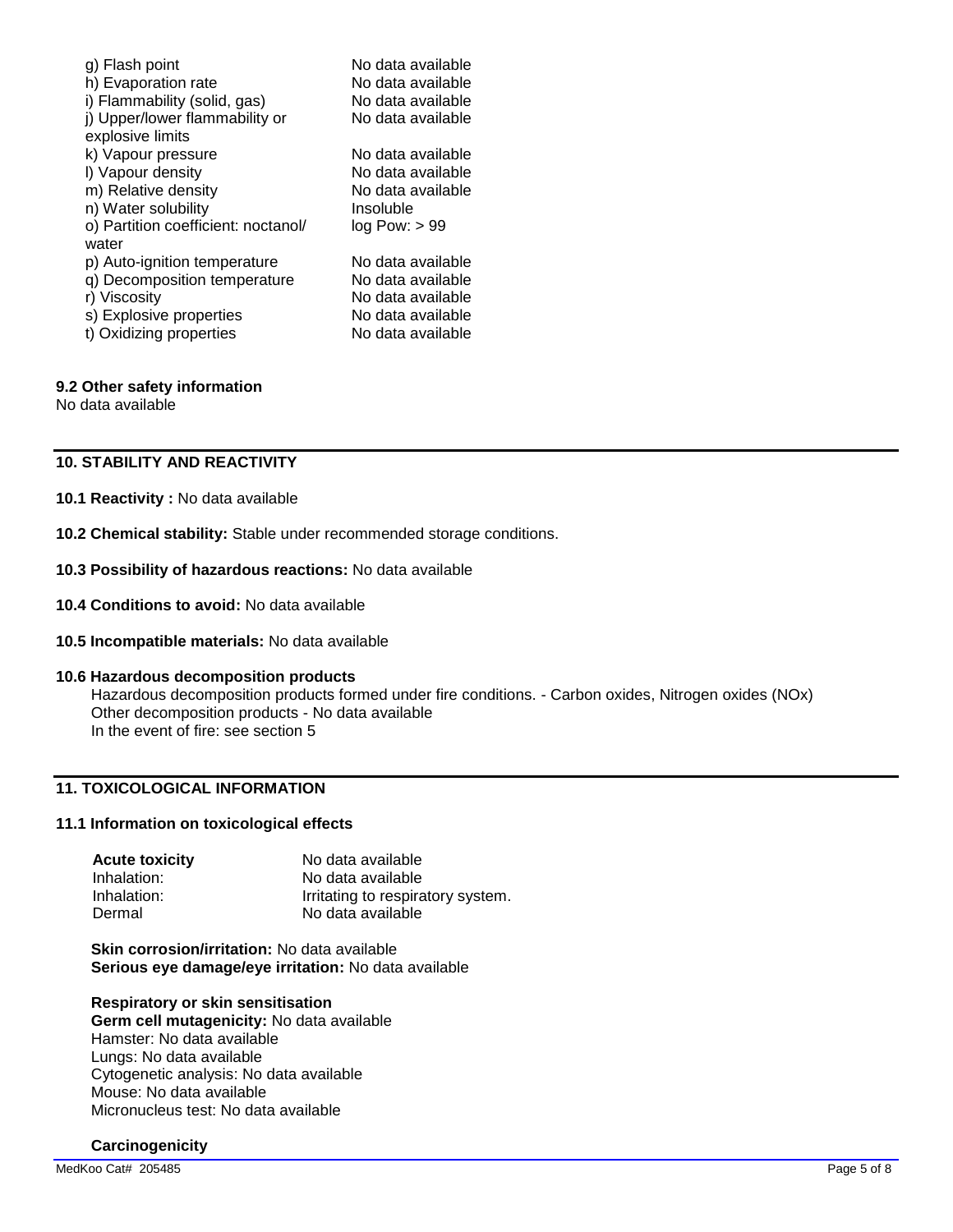- IARC: No component of this product present at levels greater than or equal to 0.1% is identified as probable, possible or confirmed human carcinogen by IARC.
- NTP: No component of this product present at levels greater than or equal to 0.1% is identified as a known or anticipated carcinogen by NTP.
- OSHA: No component of this product present at levels greater than or equal to 0.1% is identified as a carcinogen or potential carcinogen by OSHA.

#### **Reproductive toxicity**

Reproductive toxicity - Rat - No data available Maternal Effects: No data available Reproductive toxicity - Rat - No data available Effects on Newborn: No data available Developmental Toxicity - Rat - No data available Specific Developmental Abnormalities: No data available

#### **Specific target organ toxicity - single exposure** Inhalation - May cause respiratory irritation.

#### **Specific target organ toxicity - repeated exposure:** No data available

**Aspiration hazard:** No data available

#### **Additional Information**

RTECS: DA8340700 Alopecia., Liver injury may occur., Kidney injury may occur., Nausea, Headache, Vomiting, bone marrow depression Stomach - Irregularities - No data available Central nervous system - No data available Kidney - Irregularities - No data available Heart - Irregularities - No data available Stomach - Irregularities - No data available Stomach - Irregularities - No data available Kidney - Irregularities - No data available Stomach - Irregularities - No data available

## **12. ECOLOGICAL INFORMATION**

#### **12.1 Toxicity:** No data available

#### **12.2 Persistence and degradability:** No data available

#### **12.3 Bioaccumulative potential:** No data available

#### **12.4 Mobility in soil:** No data available

#### **12.5 Results of PBT and vPvB assessment**

PBT/vPvB assessment not available as chemical safety assessment not required/not conducted

## **12.6 Other adverse effects:** No data available

## **13. DISPOSAL CONSIDERATIONS**

### **13.1 Waste treatment methods**

#### **Product**

Offer surplus and non-recyclable solutions to a licensed disposal company. Contact a licensed professional waste disposal service to dispose of this material. Dissolve or mix the material with a combustible solvent and burn in a chemical incinerator equipped with an afterburner and scrubber.

#### **Contaminated packaging**

Dispose of as unused product.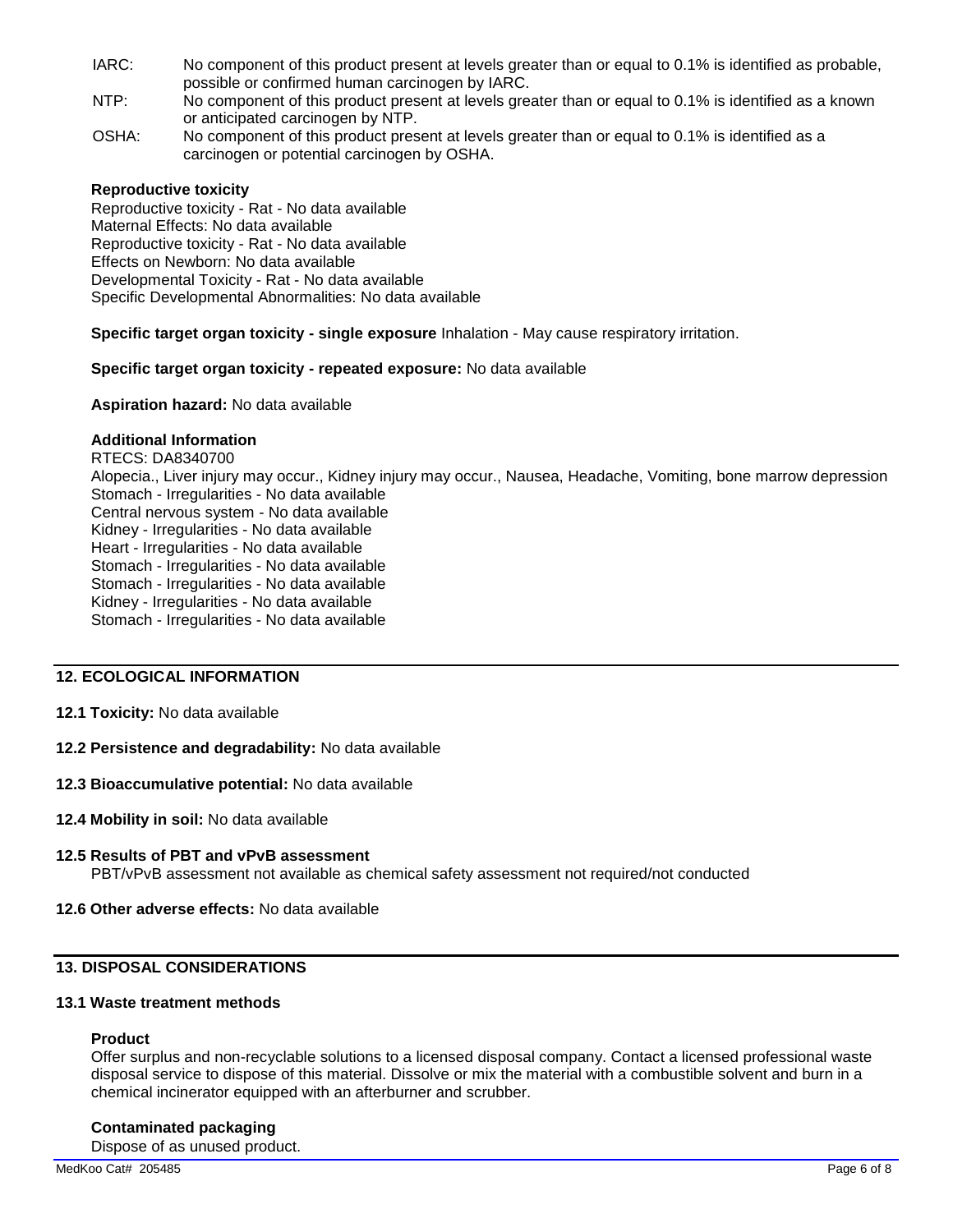## **14. TRANSPORT INFORMATION**

**DOT (US):** Not dangerous goods **IMDG:** Not dangerous goods **IATA:** Not dangerous goods

#### **15. REGULATORY INFORMATION**

## **SARA 302 Components**

No chemicals in this material are subject to the reporting requirements of SARA Title III, Section 302.

#### **SARA 313 Components**

No chemicals in this material are subject to the reporting requirements of SARA Title III, Section 313.

#### **SARA 311/312 Hazards**

Acute Health Hazard, Chronic Health Hazard

#### **Massachusetts Right To Know Components**

| Components CAS-No.                           |             | <b>Revision data</b> |  |
|----------------------------------------------|-------------|----------------------|--|
| Apotone                                      | 183387-50-0 | N/A                  |  |
| <b>Pennsylvania Right To Know Components</b> |             |                      |  |
| Components CAS-No.                           |             | <b>Revision data</b> |  |
| Apotone                                      | 183387-50-0 | N/A                  |  |
| <b>New Jersey Right To Know Components</b>   |             |                      |  |
| Components CAS-No.                           |             | <b>Revision data</b> |  |
| Apotone                                      | 183387-50-0 | N/A                  |  |
| <b>California Prop. 65 Components</b>        |             |                      |  |
| Components CAS-No.                           |             | <b>Revision data</b> |  |
| Apotone                                      | 183387-50-0 | N/A                  |  |

## **16. OTHER INFORMATION**

#### **Full text of H-Statements referred to under sections 2 and 3.**

| Acute toxicity                                                             |
|----------------------------------------------------------------------------|
| Chronic aquatic toxicity                                                   |
| Serious eye damage                                                         |
| Eye irritation                                                             |
| Flammable liquids                                                          |
| Highly flammable liquid and vapour.                                        |
| Toxic if swallowed, in contact with skin or if inhaled                     |
| Causes skin irritation.                                                    |
| May cause an allergic skin reaction.                                       |
| Causes serious eye damage.                                                 |
| Causes serious eye irritation.                                             |
| May cause allergy or asthma symptoms or breathing difficulties if inhaled. |
| May cause respiratory irritation.                                          |
| May cause drowsiness or dizziness.                                         |
| Suspected of causing genetic defects.                                      |
| Suspected of damaging fertility or the unborn child.                       |
| Causes damage to organs.                                                   |
| May cause long lasting harmful effects to aquatic life.                    |
|                                                                            |